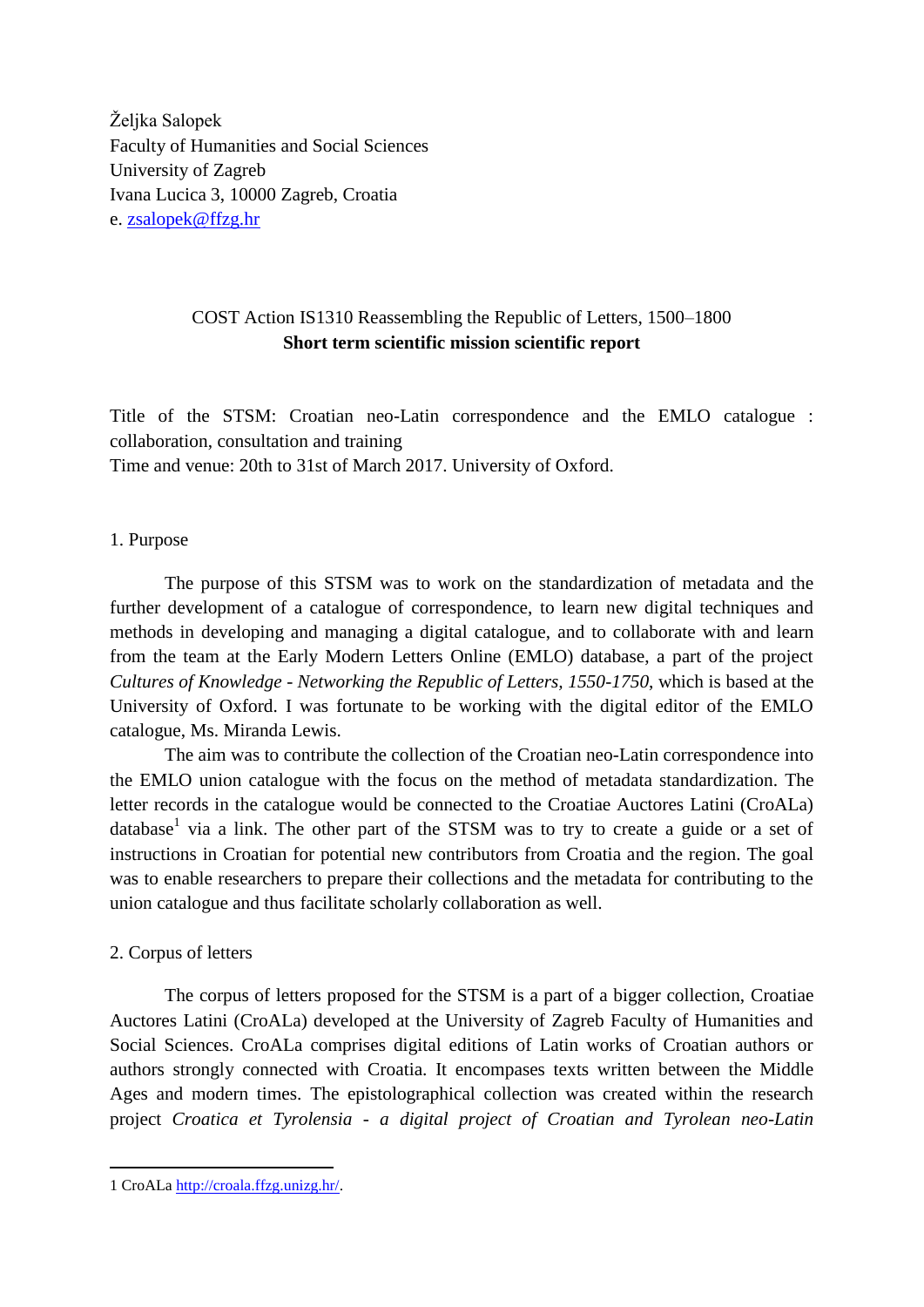*literature<sup>2</sup>* . The project of Faculty of Humanities and Social Sciences in Zagreb and Ludwig Boltzmann Institute for Neo-Latin Studies in Innsbruck compared neo-Latin literature of these two regions bibliographically, textually and methodologically. The texts are of interest from a historical and cultural point of view as Latin was used in Croatia until the late 19th century, and the authors were a part of cultural, literary, and administrative life in Croatia as well as abroad.

The digital editions of letters are in XML format encoded by Text Encoding Initiative (TEI) standards. Each letter has its own unique identifier. The author, recipient, place of origin and destination, and date of the letter are marked according to TEI standards. Due to various reasons in the course of the project some letter files contain more than one letter. Every file contains the bibliographic information for the resource the letter (or letters) was digitized from. At the time of the proposal we had the list of 194 files<sup>3</sup> that was made during this COST action. After the extraction of the metadata, there was a collection of 299 letters ready to be processed.

#### 3. Short term scientific mission in Oxford

During my stay in Oxford I collaborated with the team of Cultures of Knowledge Project, in particular with Miranda Lewis. At the beginning of my stay we discussed the CroALa collection and the best way to incorporate the letters into the union catalogue. Miranda explained the EMLO workflow and the details concerning the metadata for the letters, persons and places as well as the ways of uploading the metadata to the catalogue. At the moment it is possible to upload a letter collection into EMLO in two ways: via Excel spreadsheets and via a webform. We decided that the Excel spreadsheets were the better option for this set of data. There were several reasons for choosing this method. Currently the webform requires each letter to be added one at a time. In the case of the CroALa collection, and because we wanted to consider the metadata standardization process, the spreadsheet seemed better because it was possible to export the dataset from CroALa into csv format, to prepare all the entities together, and to make global changes before the upload. It also reduced the possibility of making mistakes when copying and pasting across individual letter metadata from the TEI. In the webform it is easy to create a letter record and to add people and places connected to the letter by choosing them from a drop down menu. In order to do this, however, the people and places have to exist already within the EMLO catalogue. As the majority of people and place names from CroALa collection were not in the catalogue, it would be necessary to add them. At the moment the webform does not contain enough fields to enter all the necessary information for new people and the default method is to enter this additional information into the *Editor's notes* field (for example synonyms, roles, resources etc.) and then the EMLO editorial team reassign this metadata to the relevant field at a later stage. We decided that in this case spreadsheets were the quicker option. During the last days of my stay I was able to try the webform upload in the test base.

<u>.</u>

<sup>2</sup> For more information on the project see [http://www.ffzg.unizg.hr/klafil/dokuwiki/doku.php/z:croatica-et](http://www.ffzg.unizg.hr/klafil/dokuwiki/doku.php/z:croatica-et-tyrolensia)[tyrolensia.](http://www.ffzg.unizg.hr/klafil/dokuwiki/doku.php/z:croatica-et-tyrolensia)

<sup>3</sup> The list of the letters: [http://solr.ffzg.hr/basex/croala-epist-cat.](http://solr.ffzg.hr/basex/croala-epist-cat)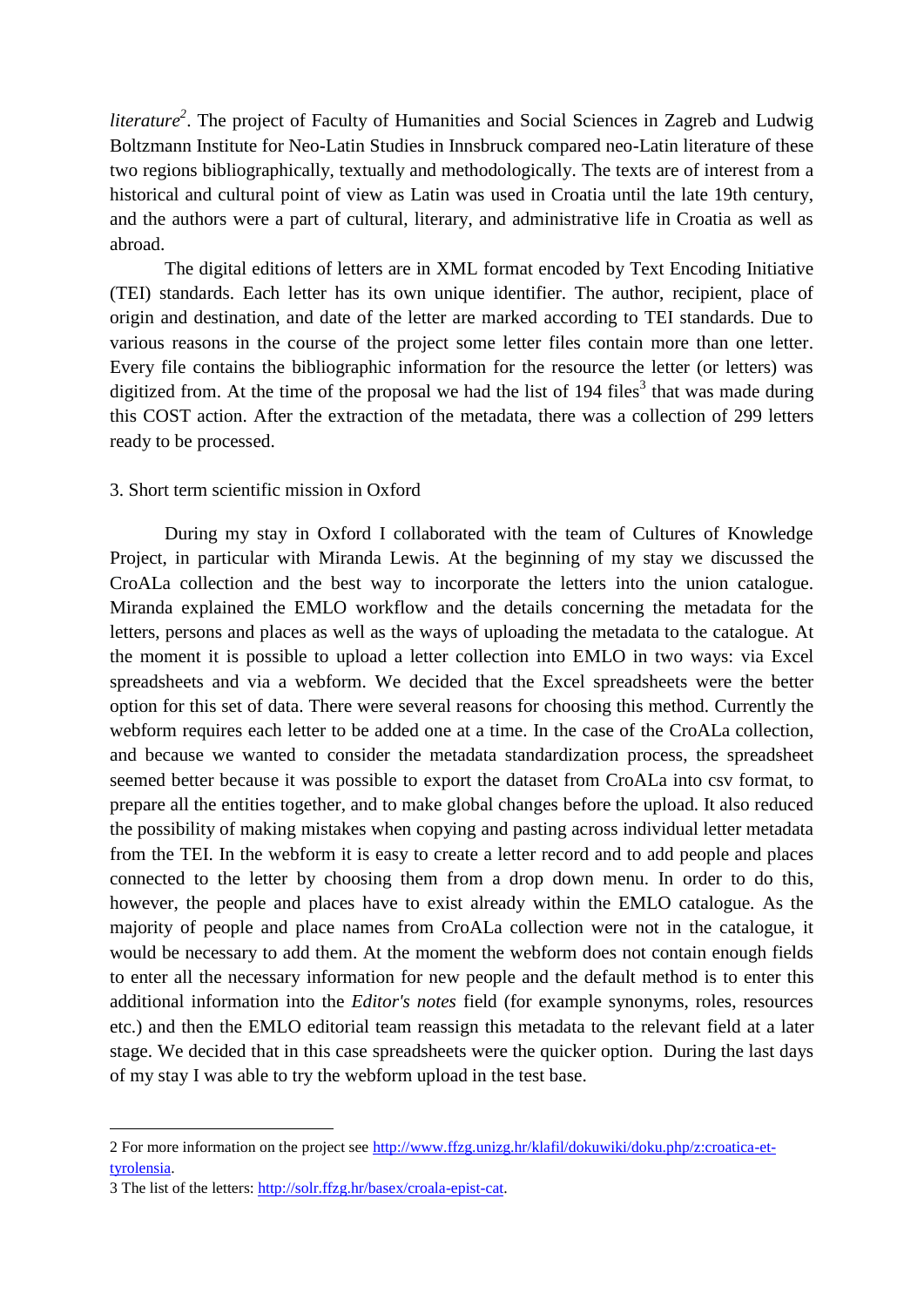We exported the metadata from the CroALa XML, but encountered some problems during the export because of which the characters with diacritics were not rendered in the right way. This would have taken lot of time for someone not familiar with the collection to process, but I was able to correct them. By entering people and places from Croatia and other countries which contain diacritics in their names, we were able to look into the possibilities of the search functions of the catalogue, and to begin to solve the problems with the great help of the developer Mat Wilcoxson.

The people and places records were also entered in bulk via bespoke Excel spreadsheets. As Miranda explained, this is a relatively new step in the EMLO workflow. In addition to the basic information for the people (names, dates), I set out into this spreadsheet synonyms, CroALa IDs, and URLs to VIAF, Wikipedia, and Croatian bibliographic lexicon where applicable. In place records I added links to Geonames and geo-coordinates.

The possibility of collaborating with the team in Oxford and working closely with Miranda saved time in preparing the collection for upload and enabled the problems we encountered to be solved more quickly and to add changes which were necessary due to the characteristics of the data and language. It also brought to our attention the information we did not mark in the annotations, in particular the degrees of certainty concerning people, places, and dates.

## 4. Outcomes

During my stay at Oxford I prepared the metadata of the letters, people and places connected to them, and we uploaded them into the back end of the EMLO catalogue for review in the area called EMLO-Collect. Because of the multiple letters in some files or more than one bibliographic record noted for the resource, it was not always possible to determine with certainty the exact manifestation of the CroALa letter in the course of the STSM. We decided that adding this information would be the next phase of the work. I started adding the data while I was in Oxford, and continued in Zagreb. Upon completeion of this work, the collection will be made available to the end users.

The export from XML resulted in some letters which for the moment do not fit into the early modern letters catalogue, but which are a part of the CroALa collection. These include several letters from prefaces to printed editions, verse letters that were written with the intention to be published, and one letter dated in 1913. We have decided to enter these into the catalogue with a note specifying their type. For the moment they will not be visible to the end user, but rather would serve as a test base for including them in this or a similar catalogue in the future. The verse letters also raised the question of typology of the letters which would be useful to define for the needs of the Action.

In several of our talks Miranda and I discussed the guide for the contributors. The EMLO team has an excellent guide in English and keeps it up to date with all the additions and changes to the catalogue, as well as new methods that are being tested. We concluded that because of the different users and the diversity of correspondence projects, it would be optimal to have the guide in different formats: a text guide, a video tutorial, a hybrid one that would combine the screenshots of the process with a short description etc.